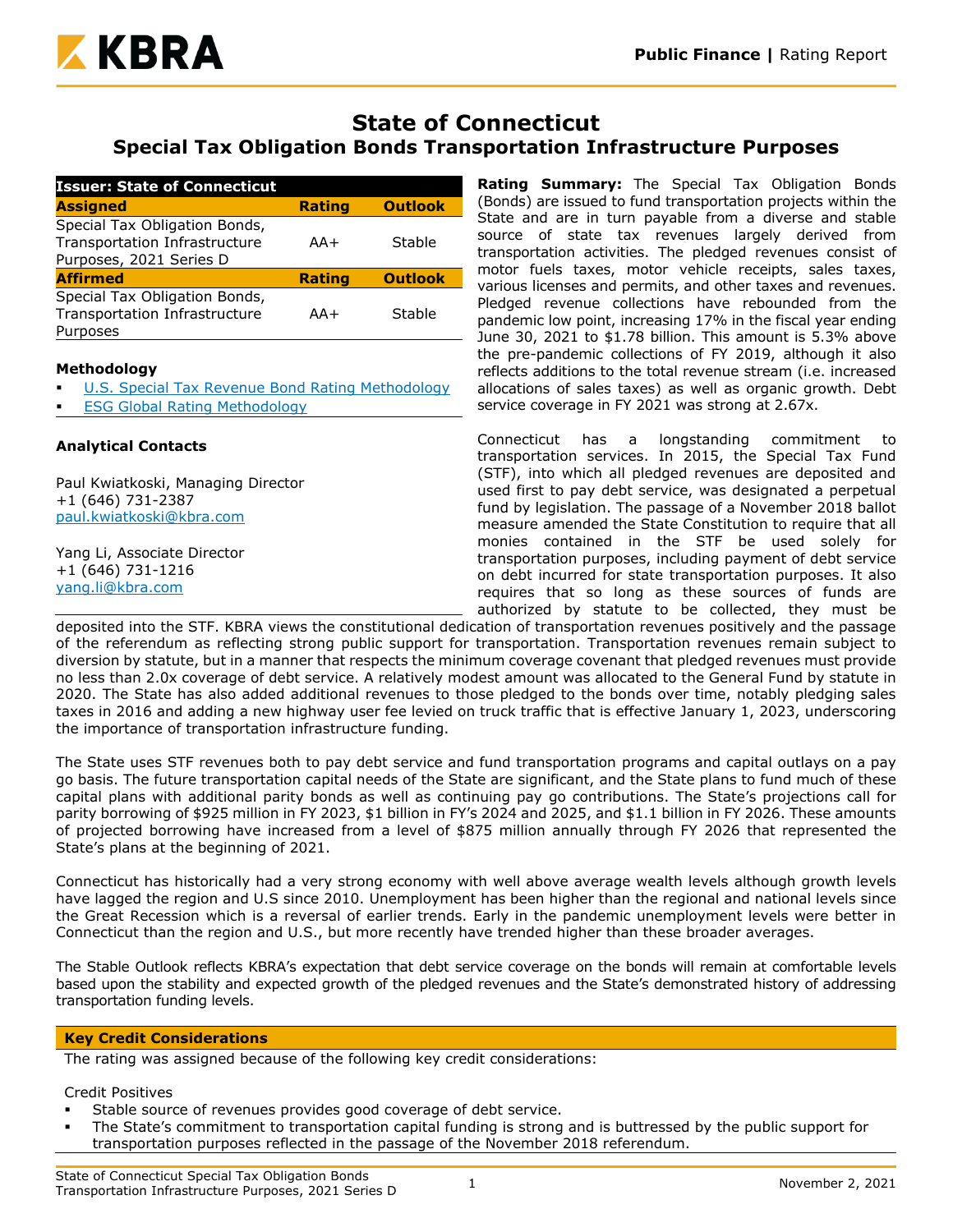Legal protections are favorable including the covenant to maintain at least 2.0x annual debt service coverage.

Credit Challenges

- The State's rate of economic recovery has been slower than that of the U.S. and New England region for more than a decade although wealth levels are favorable.
- Transportation needs are substantial and place pressure upon the State's ability to fund them over the longer term.

#### **Rating Sensitivities**

- More rapid growth in the State's economy. **+**
- An economic downturn that leads to declining coverage levels and budgetary pressure on the State. **-**

| <b>Highlights</b><br>FYE June 30 (dollars in millions) |                          |
|--------------------------------------------------------|--------------------------|
|                                                        | 2021<br><b>Unaudited</b> |
|                                                        |                          |
| <b>Pledged Revenues and Coverage</b>                   |                          |
| Motor Fuels Tax                                        | \$<br>475.2              |
| Oil Companies Tax                                      | 229.1                    |
| Licenses, Permits, Fees                                | 482.9                    |
| Sales Tax - DMV                                        | 321.4                    |
| <b>General Retail Sales and Use Tax</b>                | 130.7                    |
| Motor Vehicle Receipts                                 | 117.2                    |
| Other, Net                                             | 21.2                     |
| Total                                                  | 1,777.7                  |
| Debt Service STO Bonds                                 | 664.7                    |
| <b>Debt Service Coverage Ratio</b>                     | 2.67x                    |
|                                                        |                          |
| <b>Expected Future Borrowing (\$ in millions)</b>      |                          |
| FY 2023                                                | \$925                    |
| FY 2024                                                | \$1,000                  |
| FY 2025                                                | \$1,000                  |
|                                                        |                          |
| FY 2026                                                | \$1,100                  |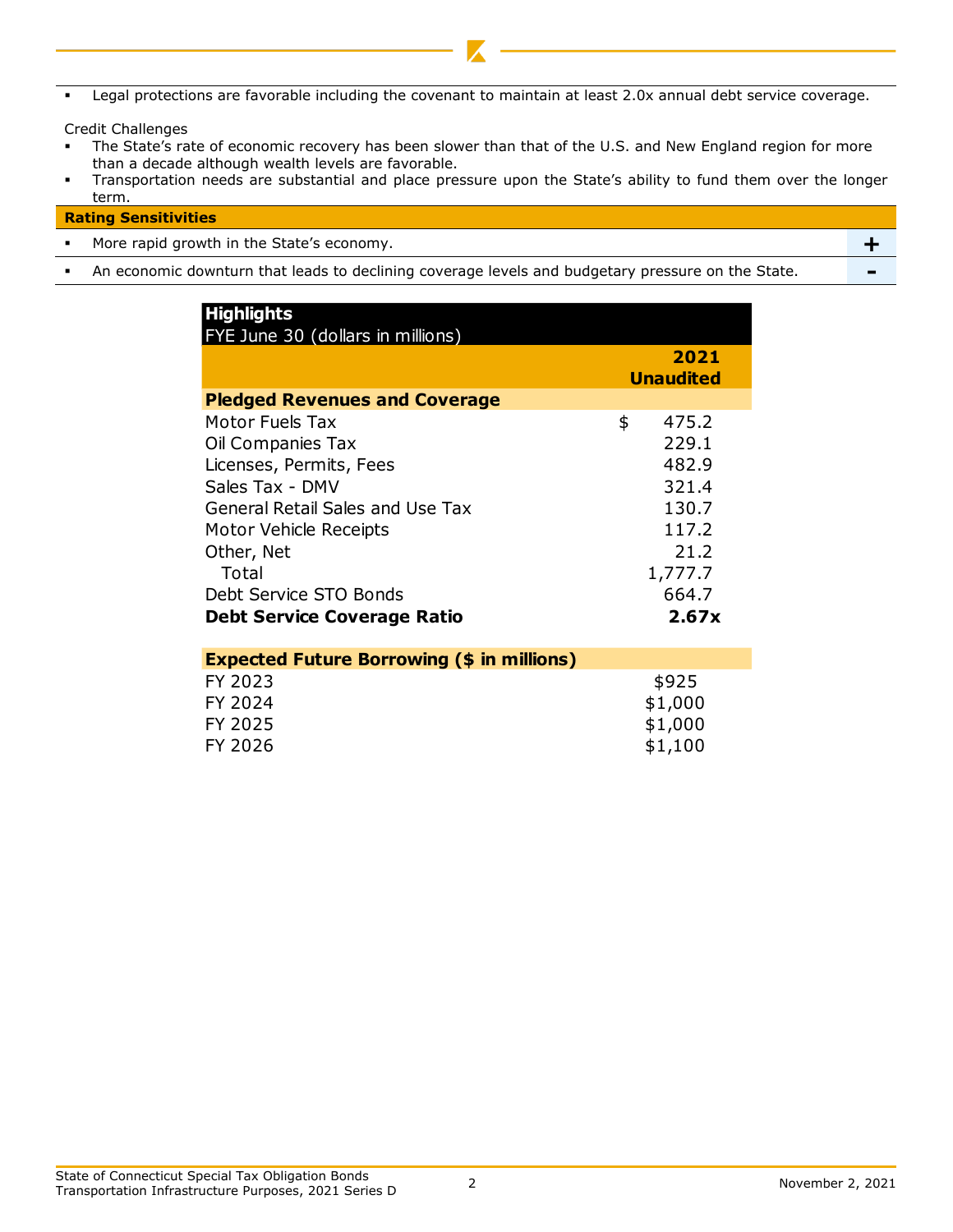| <b>Rating Determinants (RD)</b> |     |
|---------------------------------|-----|
| Legal Framework                 | AAA |
| Nature of Special Tax Revenues  | AAA |
| Economic Base and Demographics  | AA- |
| Revenue Analysis                | A+  |
| Coverage and Bond Structure     | AAA |

## **RD 1: Legal Framework**

For additional information about the legal and statutory framework underlying the issuance of the State's Special Tax Obligations, please refer to our [rating report published on April 14, 2021.](https://www.kbra.com/documents/report/47403/state-of-connecticut-special-tax-obligation-bonds-transportation-infrastructure-purposes-2021-series-a-b-and-c-rating-report)

#### **Bankruptcy Assessment**

KBRA has consulted outside counsel and the following represents our understanding of the material bankruptcy issues relevant to Special Tax Obligations.

#### **Bankruptcy**

The United States Bankruptcy Code is not applicable to states. Because Connecticut is a state and it is the issuer, the Bonds are not subject to adjustment in a Chapter 9 case given that the State is not eligible for relief under the U.S. Bankruptcy Code.

#### **Passage of the Act**

The State has authorized the issuance of special tax obligation bonds for transportation infrastructure purposes pursuant to Public Act 84-254 of the General Assembly of the State, as amended, and other public and special acts adopted by the General Assembly (the "Act"). Under the terms and provisions of the Act, the State Bond Commission is empowered to authorize special tax obligation bonds of the State for transportation infrastructure projects and uses, following enactment of annual legislative authorizations. The Act also authorizes the issuance of special tax obligation bonds to refund outstanding special tax obligation bonds and to refund certain general obligation bonds of the State issued for transportation purposes, and authorizes the execution of the Indentures as contracts of the State with the holders of the Bonds.

#### **The Pledge, Statutory Lien and Other Statutory Provisions and Covenants**

*Pledge.* The Bonds are special obligations of the State and are payable solely from the Pledged Revenues and other receipts, funds or moneys pledged pursuant to the Act and the relevant indentures. Under the Act and the relevant indentures, all Pledged Revenues received or collected are promptly credited to the Special Transportation Fund established in 1983.

Pledged Revenues consist of taxes, fees, charges and other receipts, funds or moneys of the State credited to the Special Transportation Fund. These include motor fuels taxes; oil companies taxes; a portion of the general retail sales taxes; motor vehicle receipts; motor vehicle related licenses, permits and fees; sales taxes imposed on casual sales of motor vehicles; motor vehicle related fines, penalties and other charges and other transportation related revenue sources more particularly defined in the Act.

Legislation enacted in 2015 created a new statutory transportation "lock box," which established the Special Transportation Fund as a perpetual fund, the resources of which are to remain in the Special Transportation Fund and are to be expended solely for transportation purposes, including the payment of debt service on the Bonds. All sources of moneys required by State law to be credited to the Special Transportation Fund after June 29, 2015 are to continue to be credited to such fund to the extent the State collects or receives such moneys.

The Act provides that the State Treasurer shall apply the resources in the Special Transportation Fund first to pay or to provide for the payment of debt service requirements (the "Debt Service Requirements") on the Bonds or on Notes in such amount or amounts and in such manner as required by the Indentures. The Act further provides that, as part of the contract with bondholders, upon authorization of the issuance of the Bonds, all amounts necessary for the punctual payment of Debt Service Requirements are deemed appropriated from the Pledged Revenues and the Treasurer is required to pay such principal and interest as the same shall accrue, but only from the Pledged Revenues and other receipts, funds or moneys pledged to repay the Bonds. The State's bond counsel has opined that such amounts are validly deemed to be appropriated from the sources listed and the referenced payment does not require further legislative approval.

In addition, it is notable that Section 19 of Article III of the State Constitution, added through voter approval in 2018, provides among other things that (i) the Special Transportation Fund is a perpetual fund, (ii) the General Assembly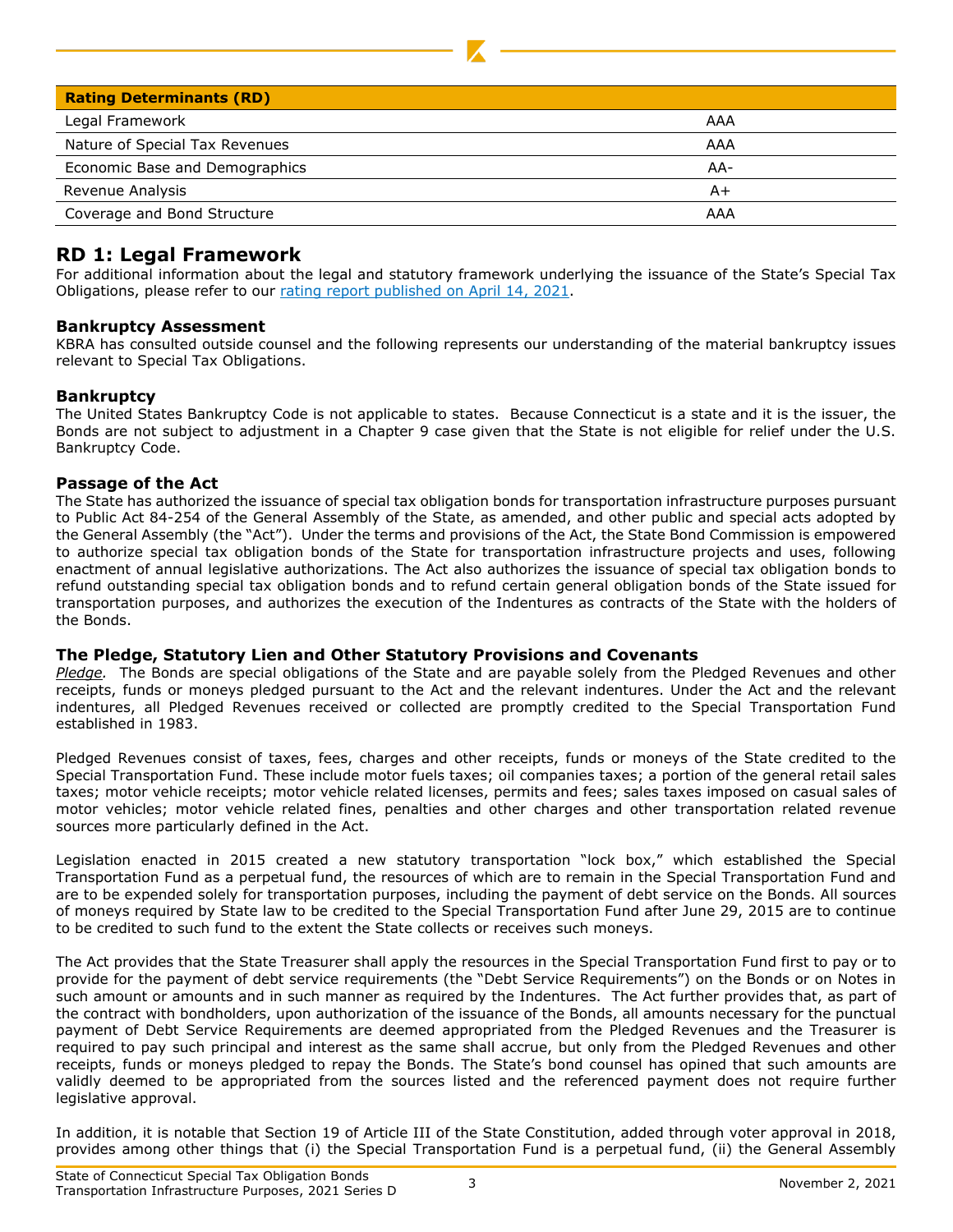"shall direct the resources of said fund solely for transportation purposes, including the payment of debt service on obligations of the state incurred for transportation purposes" and (iii) "the general assembly shall enact no law authorizing the resources of said fund to be expended other than for transportation purposes."

*Statutory lien.* The Act provides that the obligation of the State to pay the Debt Service Requirements will be secured by: (i) a first call upon the Pledged Revenues as they are received by the State and credited to the Special Transportation Fund (pledged revenues being first applied to debt service is commonly referred to as a gross pledge); and (ii) a lien upon any and all amounts held to the credit of the Special Transportation Fund from time to time, except for amounts representing (A) proceeds of short term State notes or (B) transportation related federal revenues of the State.

The pledge of the Pledged Revenues under the Act is made by the State by operation of law. As is traditional with statutory lien legislation, the Act provides that the lien is valid and binding (a) from the time the pledge is made, and any revenues or other receipts, funds or moneys so pledged and received by the State are subject immediately to the lien of the pledge without any physical delivery thereof or further act, and (b) as against all parties having claims of any kind in tort, contract or otherwise against the State, irrespective of whether such parties have notice of the lien. This clarifies the existence of a lien, and is an improvement over general statutory pledge language.

*State covenants.* The Act and the relevant indentures make an array of commitments to bondholders. Pursuant to the Act and under the Senior Indenture, the State has covenanted with the bondholders to impose, charge, raise, levy, collect and apply the Pledged Revenues and other receipts, funds or moneys pledged for the payment of Debt Service Requirements, in such amounts as may be necessary to pay the Debt Service Requirements in each year in which the Senior Bonds or Senior Notes are outstanding. In addition, the State has covenanted that it will not limit, or otherwise alter, the rights or obligations of the appropriate officers of the State with respect to the application of the Pledged Revenues or to impose, maintain, charge or collect the taxes, fees, charges and other receipts constituting the Pledged Revenues as may be necessary to fulfill the terms of the enactments and documents authorizing the issuance of the Senior Bonds, including the Pledged Revenue coverage requirement (described below).

With respect to the Pledged Revenue coverage requirement, the Senior Indenture includes the covenant of the State to provide Pledged Revenues, in each fiscal year, after deducting payments out of Pledged Revenues for reserves required under the Senior Indenture, and computed as of the final business day of such fiscal year, in an amount equal to at least two (2) times the aggregate Principal and Interest Requirements on Senior Bonds and Interest Requirements on Senior Notes in such fiscal year.

The Senior Bonds are also secured by a Reserve Account established and required to be maintained in an amount equal to the maximum Principal and Interest Requirements on Senior Bonds for the current or any future fiscal year.

*Non-impairment.* According to KBRA outside counsel, in the event that the State were not to perform these obligations, bondholders would have claims for breach of contract, and may have claims for constitutional impairment under the Contract Clause of the US Constitution, as governed by the leading cases such as *United States Trust Company of New York v. New Jersey*, 431 U.S. 1 (1977). In *United States Trust*, the Supreme Court considered whether the state action impairs a contractual obligation (subsequent cases have re-articulated this inquiry in terms of "substantial impairment" rather than "impairment"). If a state action does substantially impair a contractual obligation, then the court has to determine whether the state action is reasonable and necessary to serve an important public purpose. A state action must fail both prongs of this test to be invalidated as a violation of the Contract Clause. Prior to engaging in a Contract Clause analysis, a court would first decide whether a state action affecting a contract has invoked a constitutional issue, or whether the claim is more properly decided in a breach-of-contract action under state law.

Claims of constitutional impairment are very factually driven. It thus is not possible to predict whether some future State action would rise to the legally-required level of "substantial impairment" of a material state obligation to bondholders (or wholesale elimination of a bondholder remedy) that would also pass the required public purpose test. However, it is helpful here that the State has provided a detailed list of actions that it will and will not take. In addition, bondholders have protections through the State Constitutional limitations on use of funds in the Special Transportation Fund, and on related actions of the State. KBRA is advised by outside counsel that, in the event of a violation by the State, these limitations could also provide bondholders with a state constitutional claim (separate from a Federal Constitutional claim), which KBRA understands is a higher order of claim than for breach of contract or statutory violation.

## **RD 2: Nature of Special Tax Revenues**

For additional information on the nature of the special taxes underlying the issuance of the State's Special Tax Obligations, please refer to our [rating report published on April 14, 2021.](https://www.kbra.com/documents/report/47403/state-of-connecticut-special-tax-obligation-bonds-transportation-infrastructure-purposes-2021-series-a-b-and-c-rating-report)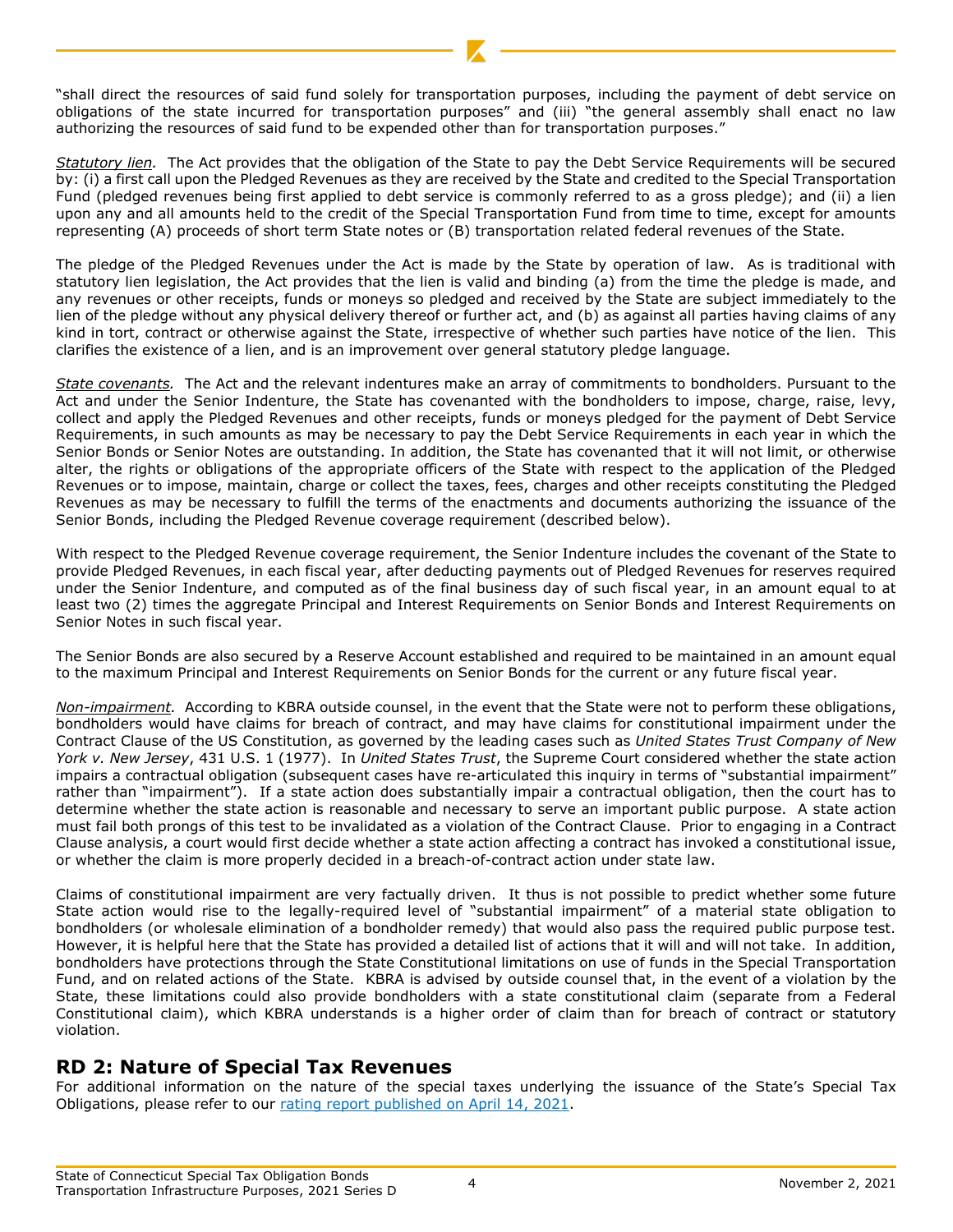## **RD 3: Economic Base and Demographics**

See Appendix A for updated employment and unemployment data. For more information about the State's economic base and demographics, please refer to our [rating report published on April 14, 2021.](https://www.kbra.com/documents/report/47403/state-of-connecticut-special-tax-obligation-bonds-transportation-infrastructure-purposes-2021-series-a-b-and-c-rating-report)

## **RD 4: Revenue Analysis**

The COVID-19 pandemic negatively impacted pledged revenues, particularly for FY 2020, but coverage has remained strong and comfortably in excess of the 2.0x annual debt service coverage covenant. In fact, unaudited figures for FY 2021 indicate that overall pledged revenues exceeded those of FY 2019 by over 5%.

Fuel-related taxes – motor fuel taxes and oil company tax – account for 39.6% of net revenues in FY 2021. This is down from 46.7% in FY 2020, due to the growth of sales and use tax revenue (27.2% in FY 2021) and motor vehicle receipts (largely registration fees). Volatility in overall pledged revenues has historically been low, though the oil company tax is quite sensitive to changes in consumption.

As of July 2021, Connecticut ranks around the middle among northeast states for aggregate gasoline motor fuel tax rates (includes state excise, other state, and federal taxes) and ranks  $17<sup>th</sup>$  highest among all states. Connecticut ranks  $11<sup>th</sup>$  among all states for aggregate gasoline motor fuel tax rates. $<sup>1</sup>$ </sup>

#### **Trends in Revenues**

The unaudited FY 2021 financial results show total STF revenues ending at 17.2% above the FY 2020 level and even exceeding the FY 2019 level by 5.3%. Compared to OPM's April 30, 2021 forecast, FY 2021 total STF revenues were 3.9% ahead and all major revenue components outperformed.

The OPM's forecast for this issuance's POS projects that total STF revenues will increase by another 6.3% in FY 2022 and 9.8% in FY 2023, and then ease to annual increases of 1.8% to 3.8% during FY 2024 through FY 2026. One of the key factors in the projected growth is the phased increase in the dedication of the sales taxes collected on the sales of new and pre-owned cars will reach 100% by 2023.

|          |                                   | Actual  |          |          | <b>Unaudited</b> |          |       |         |           |                |
|----------|-----------------------------------|---------|----------|----------|------------------|----------|-------|---------|-----------|----------------|
| 2016     | 2017                              | 2018    | 2019     | 2020     | 2021             | 2022     | 2023  | 2024    | 2025      | 2026           |
| 518      | 499                               | 500     | 510      | 478      | 475              | 480      | 496   | 491     | 490       | 488            |
| 0.3%     | $-3.8%$                           | 0.3%    | $2.0\%$  | $-6.2%$  | $-0.6%$          | 1.1%     | 3.3%  | $-1.0%$ | $-0.2%$   | $-0.4%$        |
| 250      | 238                               | 313     | 313      | 230      | 229              | 250      | 269   | 284     | 298       | 313            |
| $-26.0%$ | $-4.6%$                           | 31.1%   | 0.2%     | $-26.4%$ | $-0.6%$          | 9.3%     | 7.4%  | 5.5%    | 5.0%      | 5.0%           |
| 109      | 188                               | 327     | 371      | 401      | 483              | 670      | 776   | 792     | 815       | 840            |
|          | 72.8%                             | 73.8%   | 13.2%    | 8.2%     | 20.5%            | 38.7%    | 15.8% | 2.0%    | 3.0%      | 3.0%           |
| 252      | 243                               | 253     | 250      | 242      | 321              | 264      | 267   | 274     | 269       | 272            |
| 0.8%     | $-3.4%$                           | 4.2%    | $-1.1\%$ | $-3.5%$  | 33.0%            | $-17.8%$ | 0.9%  | 2.7%    | $-1.8%$   | 1.1%           |
| 144      | 144                               | 142     | 150      | 129      | 131              | 141      | 142   | 143     | 144       | 145            |
| $-1.0%$  | $0.1\%$                           | $-1.5%$ | 5.8%     | $-14.3%$ | 1.6%             | 7.7%     | 0.9%  | 0.4%    | 0.8%      | 0.8%           |
| 87       | 85                                | 86      | 87       | 73       | 117              | 94       | 90    | 91      | 92        | 92             |
| ٠        | ٠                                 | ٠       | ٠        | ٠        | ٠                | ٠        | 45    | 90      | 94        | 98             |
| 12       | 12                                | 12      | 12       | 12       | 12               | 11       | 10    | 9       | 8         | $\overline{7}$ |
| 8        | 9                                 | 18      | 37       | 22       | $\overline{2}$   | 5        | 6     | 6       | 8         | 9              |
| (7)      | (7)                               | (6)     | (6)      | (36)     | 25               | (6)      | (6)   | (6)     | (6)       | (6)            |
| (21)     | (17)                              | (15)    | (37)     | (35)     | (17)             | (21)     | (19)  | (19)    | (20)      | (20)           |
| 1,353    | 1,395                             | 1,630   | 1,688    | 1,517    | 1,778            | 1,890    | 2,075 | 2,154   | 2,192     | 2,239          |
| $-0.6%$  | 3.1%                              | 16.9%   | 3.6%     | $-10.2%$ | 17.2%            | 6.3%     | 9.8%  | 3.8%    | 1.8%      | $2.1\%$        |
|          |                                   |         |          |          |                  |          |       |         |           |                |
| 492      | 542                               | 574     | 642      | 651      | 665              | 766      | 838   | 914     | 978       | 1,034          |
|          | FYE June 30 (dollars in millions) |         |          |          |                  |          |       |         | Projected |                |

#### **Figure 2**

*Source: POS Table 8 for revenues and Table 9 for debt service and coverage.*

 $1$ All oil companies tax collections deposited to STF beginning FY2016.

<sup>2</sup>Reallocation of sales tax began in FY2016, at an increasing rate, with phase in of new car sales tax beginning at 8% in FY 2019, 17% in FY 2020, 56% in FY 21, 75% in FY22, and 100% in FY23.

3 Includes existing debt service requirements plus anticipated debt service on projected annual issuance through FY26.

 $1$  American Petroleum Institute State Motor Fuel Taxes Rates as of July 1, 2021.

**Figure 1**



*Source: Office of the State Comptroller's Letter dated September 30, 2021 Reporting on FYE 2021*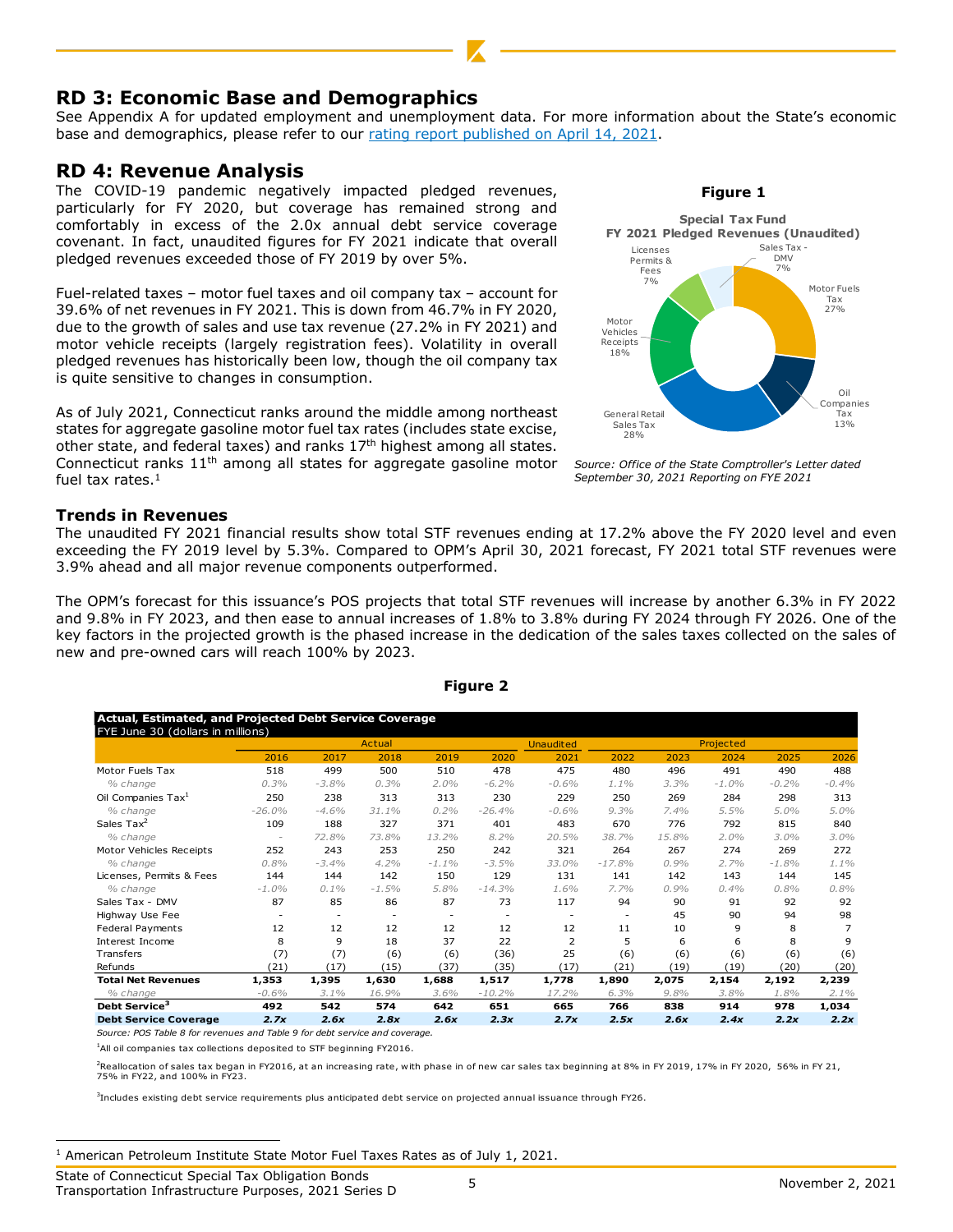#### **Motor Fuels Tax**

The motor fuels tax revenue consists of three taxes: the gasoline tax, the special fuels tax (includes diesel), and the motor carrier road tax. The gasoline tax is the dominant source of the motor fuel tax. The tax is levied on gallons sold, which means this revenue has limited exposure to the high volatility of fuel price swings.

Annual revenue growth in the decade preceding the pandemic averaged about 1%, reflecting both slow economic growth and the increasing efficiency of motor vehicles. Motor fuels tax revenue declined by 6.2% in FY 2020, demonstrating sensitivity to fuel consumption and, in the case of diesel only, a decline in the tax rate tied to the reduction in the wholesale price of diesel. The revenue decreased by 0.6% in unaudited 2021 results – less than the 2.3% decline projected as of the Series 2021ABC issuance. The State lowered the diesel tax rate by another 10% at the start of FY 2022. The forecast for the overall motor fuels tax suggests modest recovery in FY 2022, a slightly greater recovery in FY 2023, and then a gradual decline through FY 2026.

The gasoline tax rate has been at the current 25 cents per gallon level for more than 15 years. The diesel tax rate is set at a base rate of 29 cents per gallon plus a factor equal to the average wholesale price times the Oil Companies Tax rate. $<sup>2</sup>$  The Motor</sup> Fuels Tax is paid by distributors monthly to the STF, helping to provide a smooth cashflow for the STF.

#### **Oil Companies Tax**

The oil companies tax is levied on the gross earnings from the sale of petroleum products, and thus is sensitive to volatility in gasoline prices. The tax is paid quarterly. The state's Commissioner of Revenue Services deposits 100% of the tax revenues directly into the STF.

Oil companies tax revenue declined by 26.4% in FY 2020 and by another 0.6% in FY 2021 (unaudited), although the latter is better than the 12.6% decline predicted in OPM's April 30, 2020 forecast. Receipts are projected to recover by 9.3% in FY 2022 and 7.4% in FY 2023 and recovery to the FY 2019 pre-pandemic level by FY 2026.

#### **Motor Vehicles Receipts and Licenses, Permits, and Fees**

Motor vehicle receipts, which break down into motor vehicle registrations and other motor vehicle receipts, and licenses, permits, and fees (LPF) revenue include approximately 25 different revenues from a basket of transportation-related charges. The main revenue source is motor vehicle registration fees, which accounted for 57.4% of this basket's receipts in FY 2021.

Until the pandemic, such revenues had been relatively flat year-to-year. The basket of revenues fluctuated in FY 2020 and FY 2021 due to the *Source: State of Connecticut STO POS and Connecticut*  policies pursued during the pandemic – e.g., the extension of deadlines *General Assembly Office of Legislative Research*  for DMV credentials such as licenses and registrations.

#### **Sales Tax**

As part of a State transportation infrastructure initiative, beginning in FY 2016, a specific portion of the State's general retail sales tax revenue was allocated as a new pledged revenue source. In FY 2016 and FY 2017, State budget stress led to delays in and reduction of allocated state retail sales tax revenues to the STF. The FY 2020 and FY 2021 biennium budget reduced the allocation to the STF in both its fiscal years. The 2.0x annual debt service rate covenant mitigates the risk of substantial revenue diversion.

Despite the pandemic, sales tax revenue has turned out to be very healthy. Sales tax receipts increased by 8.2% in FY 2020 due to the increased allocation of new and pre-owned car sales tax revenues and grew by another 20.5% in FY 2021. OPM forecasts further growth of 38.7% in FY 2022 and 15.8% in FY 2023, at which time the allocation of all new and pre-owned car sales tax revenues to the STF will be fully phased in. The incorporation of sales and use tax from the sale of cannabis is expected to add another few million of annual revenue starting in FY 2023.

#### Gasoline Diesel 2005 \$0.250 \$0.260 2006 \$0.250 \$0.260 2007 \$0.250 \$0.260 2008 \$0.250 \$0.370 2009 \$0.250 \$0.434 2010 \$0.250 \$0.451 2011 \$0.250 \$0.396 2012 \$0.250 \$0.462 2013 \$0.250 \$0.512 2014 \$0.250 \$0.549 2015 \$0.250 \$0.545 2016 \$0.250 \$0.503 2017 \$0.250 \$0.417 2018 \$0.250 \$0.417<br>2019 \$0.250 \$0.439 2019 \$0.250 \$0.439 2020 \$0.250 \$0.465 2021 \$0.250 \$0.446 2022 \$0.250 \$0.401 **Motor Fuel Tax Rate Per Gallon** FYE June 30 **Figure 3**

*Source: State of Connecticut STO Preliminary Official Statement.*

#### **Figure 4**

| <b>Oil Companies Tax Rates and Collections</b><br>FYE June 30 (dollars in millions) |         |                    |
|-------------------------------------------------------------------------------------|---------|--------------------|
| FY                                                                                  | Rate    | <b>Collections</b> |
| 2005                                                                                | 5.0%    | \$<br>179          |
| 2006                                                                                | 5.8%    | 180                |
| 2007                                                                                | 6.3%    | 309                |
| 2008                                                                                | 7.0%    | 368                |
| 2009                                                                                | 7.0%    | 368                |
| 2010                                                                                | 7.0%    | 365                |
| 2011                                                                                | 7.0%    | 335                |
| 2012                                                                                | 7.0%    | 373                |
| 2013                                                                                | 7.0%    | 375                |
| 2014                                                                                | $8.1\%$ | 416                |
| 2015                                                                                | 8.1%    | 338                |
| 2016                                                                                | 8.1%    | 250                |
| 2017                                                                                | 8.1%    | 238                |
| 2018                                                                                | 8.1%    | 313                |
| 2019                                                                                | 8.1%    | 313                |
| 2020                                                                                | 8.1%    | 230                |
| 2021 (unaudited) $*$                                                                | 8.1%    | 229                |

*\*Office of State Comptroller's Letter dated September 30, 2021 Reporting on FYE 2021, unaudited*

 $2$  The wholesale rate is as reported by the Oil Price Information Service weekly, from April 1 to March 31, for the period prior to the rate effective date of July 1.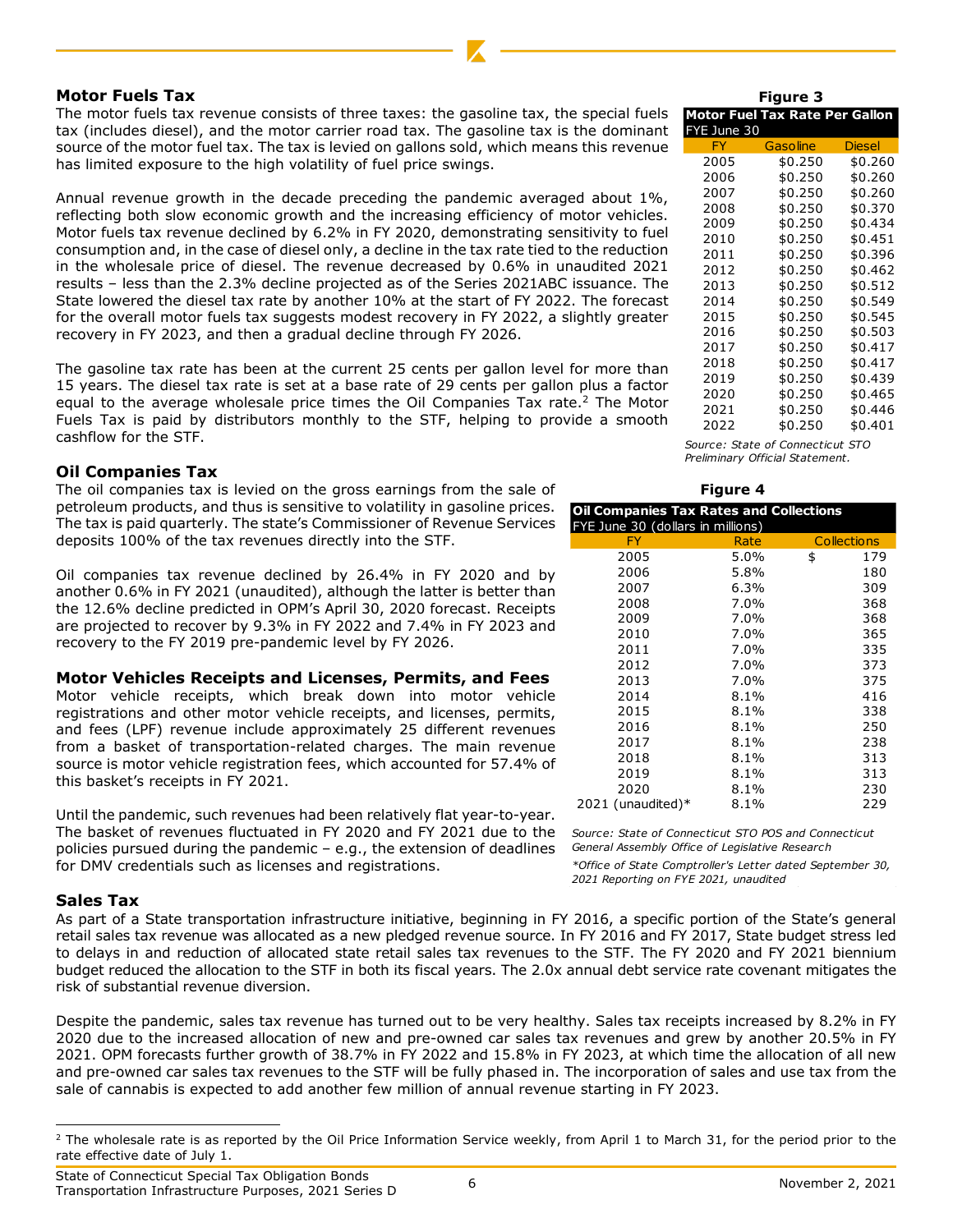#### **Highway Use Fee**

An upcoming addition to pledged revenues will be highway use fees, which will become effective on January 1, 2023. These fees will tax truck carriers monthly for the vehicle miles traveled by their heavy vehicles, with rates ascending as gross weight increases. OPM forecasts that these fees will generate \$45 million for the STF in FY 2023, followed by at least \$90 million annually from FY 2024 through FY 2026.

#### **STF Operations**

The Special Transportation Fund was established in June 1983 to account for the transportation related taxes, revenues and fees pledged for payment of special tax obligation bonds issued by the State and utilized as a source of funding for state transportation programs. The operations of the STF are included in the State CAFR as a major governmental fund. A separate financial report is also produced for the STF, showing each of its major funds. During the year OPM and the legislature's Office of Fiscal Analysis are required to issue consensus revenue estimates for a five-year period going forward on January 15, April 30, and November 10 of each year.

The State's Infrastructure Program, which began in 1984, funds maintenance and improvement projects for the State's highways and local roads, bridges, transit (including bus and rail projects) and aviation improvements. The major sources of funding for the Infrastructure Program have been federal funding, followed by Special Tax Obligation Bonds and then State appropriations. In 2015, the State launched a 30-year plan for modernizing and upgrading the State's transportation infrastructure called Let's Go CT! as part of the ongoing Infrastructure Program. Expected annual issuance of Special Tax Obligation bonds over the next four years has been increased from just under \$900 million per year to \$925 million in 2023, \$1 billion in 2024 and 2025, and \$1.1 billion in 2026.

## **RD 5: Coverage and Bond Structure**

KBRA views the coverage and bond structure of the STO bonds as strong. The State's practice of contributing additional revenues to the STF have kept coverage comfortably above 2X. The debt structure is conservative. Amortization is fairly rapid. All outstanding bonds are fixed rate.



## **Pro Forma Annual Debt Servce**

**Figure 5**

Revenue projections provided are based upon the consensus revenue forecast of April 15, 2021 through FY 2024 and OPM estimate through FY 2026. Annual debt service costs reflect annual debt service for bonds outstanding plus the State's expected issuance through 2026. Coverage remains comfortable, although the annual debt service requirements for the STF bonds increase to over \$1 billion in 2026. As shown in Figure 6, debt service coverage is 2.66x in 2021 and declines to 2.16x in 2026.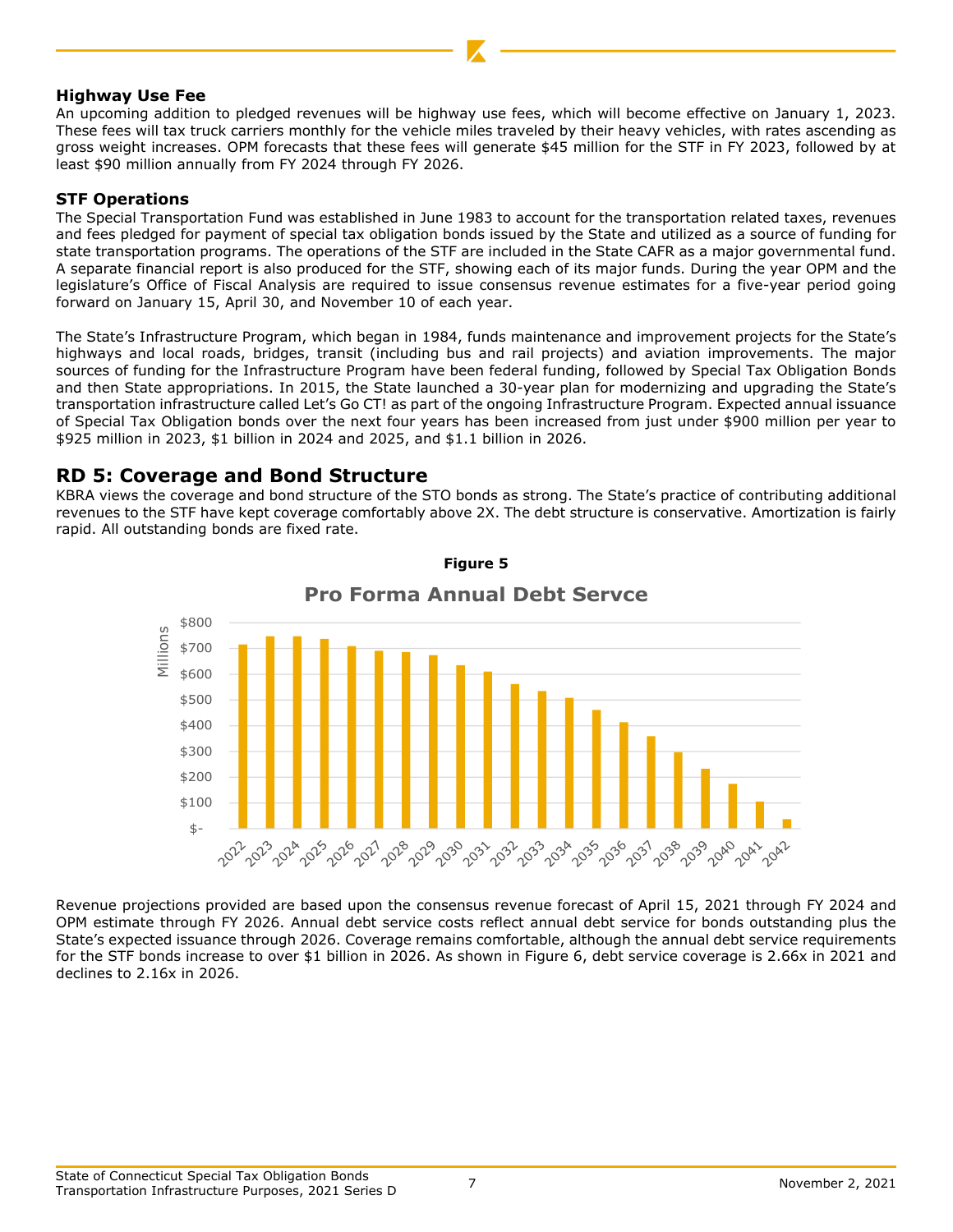| laur: |  |
|-------|--|
|       |  |

| <b>Debt Service Coverage Historic and Projected</b><br>FYE June 30 (dollars in millions)                                                                                                                              |         |                         |           |           |           |           |           |
|-----------------------------------------------------------------------------------------------------------------------------------------------------------------------------------------------------------------------|---------|-------------------------|-----------|-----------|-----------|-----------|-----------|
|                                                                                                                                                                                                                       | 2020    | 2021                    | 2022      | 2023      | 2024      | 2025      | 2026      |
|                                                                                                                                                                                                                       |         | <b>Actual Unaudited</b> | Projected | Projected | Projected | Projected | Projected |
| Motor Fuels Tax                                                                                                                                                                                                       | \$478.2 | \$475.2                 | \$480.3   | \$496.0   | \$491.0   | \$489.8   | \$488.0   |
| Oil Companies Tax                                                                                                                                                                                                     | 230.4   | 229.1                   | 250.4     | 268.9     | 283.7     | 297.9     | 312.8     |
| Sales and Use Tax                                                                                                                                                                                                     | 400.9   | 482.9                   | 670.0     | 775.7     | 791.6     | 815.3     | 839.8     |
| Motor Vehicle Receipts                                                                                                                                                                                                | 241.6   | 321.4                   | 264.2     | 266.5     | 273.6     | 268.8     | 271.8     |
| License, Permits, Fee Revenues                                                                                                                                                                                        | 128.7   | 130.7                   | 140.8     | 142.1     | 142.7     | 143.8     | 145.0     |
| Sales Tax-DMV                                                                                                                                                                                                         | 73.1    | 117.2                   | 93.9      | 89.7      | 90.6      | 91.5      | 92.4      |
| Other                                                                                                                                                                                                                 | (36.3)  | 21.2                    | (9.9)     | 36.4      | 80.7      | 84.6      | 88.7      |
| <b>Total Net Revenues</b>                                                                                                                                                                                             | 1,516.6 | 1,777.7                 | 1,889.7   | 2,075.3   | 2,153.9   | 2,191.7   | 2,238.5   |
| Debt Sevice <sup>1</sup>                                                                                                                                                                                              | 650.8   | 664.7                   | 765.5     | 837.7     | 914.1     | 978.2     | 1,034.1   |
| <b>Debt Service Coverage</b>                                                                                                                                                                                          | 2.33x   | 2.67x                   | 2.47x     | 2.58x     | 2.36x     | 2.24x     | 2.16x     |
| Source: POS Table 8.                                                                                                                                                                                                  |         |                         |           |           |           |           |           |
| <sup>1</sup> Includes existing debt service requirements plus anticipated debt service on projected annual issuance of \$800MM in FY 2022,<br>\$925MM in FY 2023, \$1B in FY 2024 and FY 2025, and \$1.1B in FY 2026. |         |                         |           |           |           |           |           |
| <b>Coverage Sensitivity</b>                                                                                                                                                                                           |         |                         |           |           |           |           |           |
| Based on projected FY 2021 net revenues of \$1.78 billion and pro forma of \$747 million, which includes projected                                                                                                    |         |                         |           |           |           |           |           |
| service on the currently offered and outstanding bonds but not annual debt service on current plans for future issu                                                                                                   |         |                         |           |           |           |           |           |
| pledged revenues could decline by 16.0% before reaching the 2.0x MADS coverage additional bonds test or by 5                                                                                                          |         |                         |           |           |           |           |           |
| before reaching 1.00x coverage. Growth in pledged revenues will be required to maintain coverage requirements o                                                                                                       |         |                         |           |           |           |           |           |
|                                                                                                                                                                                                                       |         |                         |           |           |           |           |           |
| outstanding and additional bonds currently planned to be issued.                                                                                                                                                      |         |                         |           |           |           |           |           |
|                                                                                                                                                                                                                       |         |                         |           |           |           |           |           |
| <b>ESG Management</b>                                                                                                                                                                                                 |         |                         |           |           |           |           |           |
| KBRA typically analyzes Environmental, Social, and Governance (ESG) factors through the lens of how issuers pl                                                                                                        |         |                         |           |           |           |           |           |
| and manage relevant ESG risks and opportunities. More information on KBRA's approach to ESG risk managem                                                                                                              |         |                         |           |           |           |           |           |
| public finance ratings can be found here. Over the medium-term, public finance issuers will likely need to prioritiz                                                                                                  |         |                         |           |           |           |           |           |
| risk management and disclosure with the likelihood of expansions in ESG-related regulation and rising investor foo                                                                                                    |         |                         |           |           |           |           |           |
| ESG issues.                                                                                                                                                                                                           |         |                         |           |           |           |           |           |
|                                                                                                                                                                                                                       |         |                         |           |           |           |           |           |
| $\textcolor{red}{\textcircled{\ensuremath{\sim}}}$ Environmental Factors                                                                                                                                              |         |                         |           |           |           |           |           |
|                                                                                                                                                                                                                       |         |                         |           |           |           |           |           |
| Governor Lamont's goal for the executive branch of the State government is to achieve a 45% reduction in green                                                                                                        |         |                         |           |           |           |           |           |
| gas emissions below 2001 levels by 2030, a 25% reduction in waste disposal from 2020 levels by 2030, and a                                                                                                            |         |                         |           |           |           |           |           |
| reduction in water consumption from 2020 to 2030.                                                                                                                                                                     |         |                         |           |           |           |           |           |
|                                                                                                                                                                                                                       |         |                         |           |           |           |           |           |
| OPM's Intergovernmental Policy and Planning Division is responsible for implementing the Connecticut Environn                                                                                                         |         |                         |           |           |           |           |           |
| Policy Act and updating (five-year recurring cycle) to the State's Conservation and Development Policies Pla                                                                                                          |         |                         |           |           |           |           |           |
| Connecticut (C&D Plan), which helps guide capital investments for the development and growth in Connecticut. I                                                                                                        |         |                         |           |           |           |           |           |
|                                                                                                                                                                                                                       |         |                         |           |           |           |           |           |
| FY 2021, CDOT's Office of Environmental Planning welcomed a Transportation Supervising Planner to lead a                                                                                                              |         |                         |           |           |           |           |           |
| Sustainability and Resilience Unit. This role is intended to contribute to the reduction of CDOT facilities and opera                                                                                                 |         |                         |           |           |           |           |           |
| environmental impact, the fostering of resiliency (e.g., against storms) as a department priority, the developm                                                                                                       |         |                         |           |           |           |           |           |
| adaptation strategies to risks including flooding and sea level rise, and other objectives.                                                                                                                           |         |                         |           |           |           |           |           |
|                                                                                                                                                                                                                       |         |                         |           |           |           |           |           |
| Management is aware that the carbon transition will require further adjustment to the STF's motor vehicle-o                                                                                                           |         |                         |           |           |           |           |           |
| revenues. The new highway use fee's basis in VMT rather than fuel consumption reflects a recognition that moto                                                                                                        |         |                         |           |           |           |           |           |
| taxes will be pressured as a revenue source in the long-term. Management noted that the transition to more                                                                                                            |         |                         |           |           |           |           |           |
| efficient vehicles is one of the factors reflected in the forecast that motor fuels tax revenue through FY 2026 w                                                                                                     |         |                         |           |           |           |           |           |
| return to the FY 2019 level.                                                                                                                                                                                          |         |                         |           |           |           |           |           |
|                                                                                                                                                                                                                       |         |                         |           |           |           |           |           |
| $\frac{88}{28}$ Social Factors                                                                                                                                                                                        |         |                         |           |           |           |           |           |
| CDOT's Office of Equal Opportunity and Diversity implements CDOT's Affirmative Action Policy and Plan. Contra                                                                                                         |         |                         |           |           |           |           |           |
| and consultants are required to have an approved affirmative action plan (reviewed by the Office of Co                                                                                                                |         |                         |           |           |           |           |           |
| Compliance) in order to receive a contract.                                                                                                                                                                           |         |                         |           |           |           |           |           |
|                                                                                                                                                                                                                       |         |                         |           |           |           |           |           |
| The highway use fee legislation faced criticism from trucking associations reflecting the stakeholder pres                                                                                                            |         |                         |           |           |           |           |           |
| surrounding transportation policy.                                                                                                                                                                                    |         |                         |           |           |           |           |           |

#### **Coverage Sensitivity**

Based on projected FY 2021 net revenues of \$1.78 billion and pro forma of \$747 million, which includes projected debt service on the currently offered and outstanding bonds but not annual debt service on current plans for future issuance, pledged revenues could decline by 16.0% before reaching the 2.0x MADS coverage additional bonds test or by 57.9% before reaching 1.00x coverage. Growth in pledged revenues will be required to maintain coverage requirements on the outstanding and additional bonds currently planned to be issued.

## **ESG Management**

KBRA typically analyzes Environmental, Social, and Governance (ESG) factors through the lens of how issuers plan for and manage relevant ESG risks and opportunities. More information on KBRA's approach to ESG risk management in public finance ratings can be found [here.](https://www.kbra.com/documents/report/56672/states-kbra-s-framework-for-incorporating-esg-risk-management-in-credit-ratings) Over the medium-term, public finance issuers will likely need to prioritize ESG risk management and disclosure with the likelihood of expansions in ESG-related regulation and rising investor focus on ESG issues.

# **Environmental Factors**

Governor Lamont's goal for the executive branch of the State government is to achieve a 45% reduction in greenhouse gas emissions below 2001 levels by 2030, a 25% reduction in waste disposal from 2020 levels by 2030, and a 10% reduction in water consumption from 2020 to 2030.

OPM's Intergovernmental Policy and Planning Division is responsible for implementing the Connecticut Environmental Policy Act and updating (five-year recurring cycle) to the State's Conservation and Development Policies Plan for Connecticut (C&D Plan), which helps guide capital investments for the development and growth in Connecticut. In late FY 2021, CDOT's Office of Environmental Planning welcomed a Transportation Supervising Planner to lead a new Sustainability and Resilience Unit. This role is intended to contribute to the reduction of CDOT facilities and operations' environmental impact, the fostering of resiliency (e.g., against storms) as a department priority, the development of adaptation strategies to risks including flooding and sea level rise, and other objectives.

Management is aware that the carbon transition will require further adjustment to the STF's motor vehicle-driven revenues. The new highway use fee's basis in VMT rather than fuel consumption reflects a recognition that motor fuel taxes will be pressured as a revenue source in the long-term. Management noted that the transition to more fuelefficient vehicles is one of the factors reflected in the forecast that motor fuels tax revenue through FY 2026 will not return to the FY 2019 level.

# **Social Factors**

CDOT's Office of Equal Opportunity and Diversity implements CDOT's Affirmative Action Policy and Plan. Contractors and consultants are required to have an approved affirmative action plan (reviewed by the Office of Contract Compliance) in order to receive a contract.

The highway use fee legislation faced criticism from trucking associations reflecting the stakeholder pressures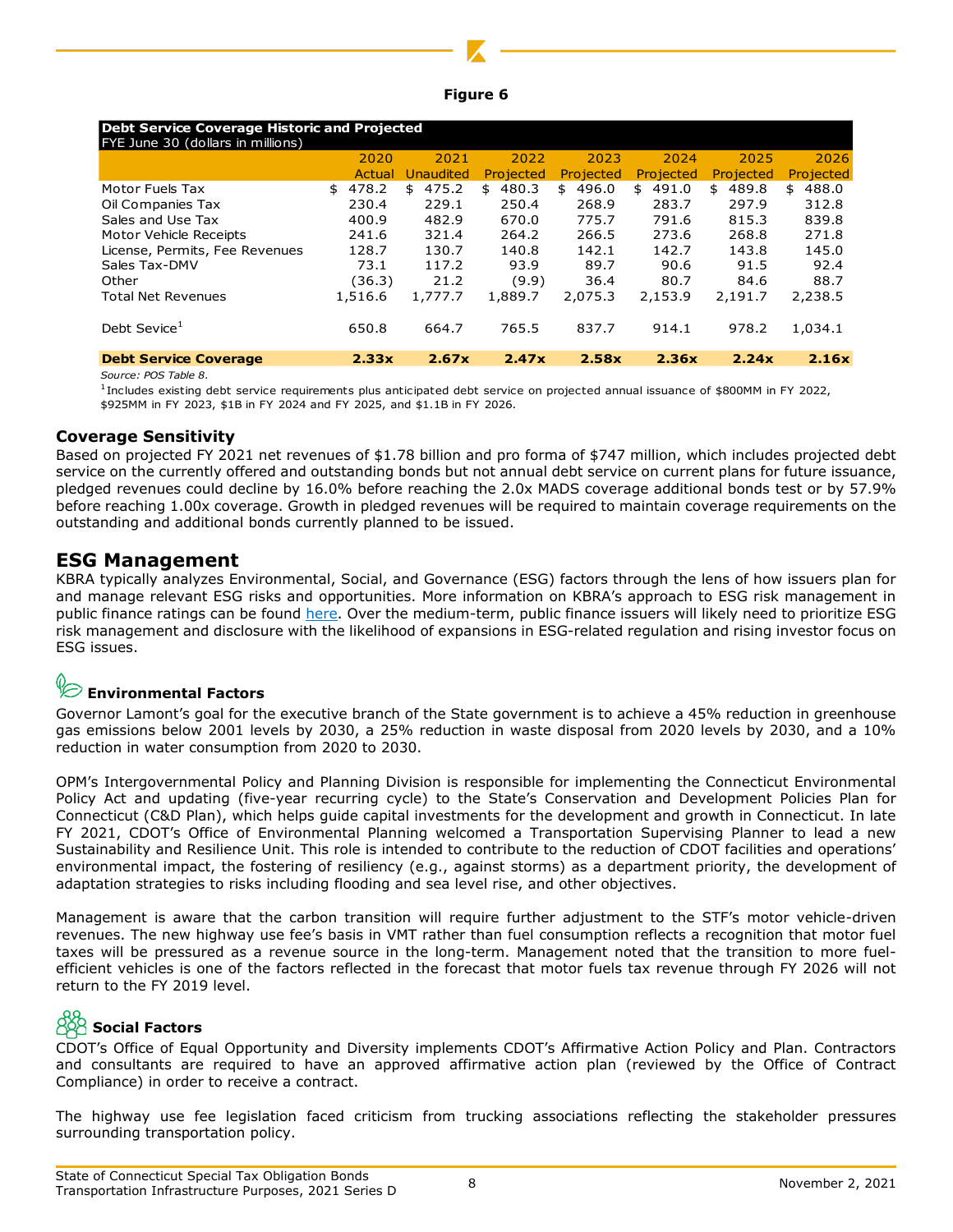# **THE** Governance Factors

In late FY 2020, the state hired Jeffery Brown, whose background is in cybersecurity in the private sector, as the state's inaugural Chief Information Security Officer. In March 2021, Governor Lamont announced a multi-year initiative intended to centralize how the Department of Administrative Services manages the state government's IT functions. Legislation (Public Act 21-119) signed by Governor Lamont in July 2021 provides a \$11 million investment for the State government's cybersecurity work.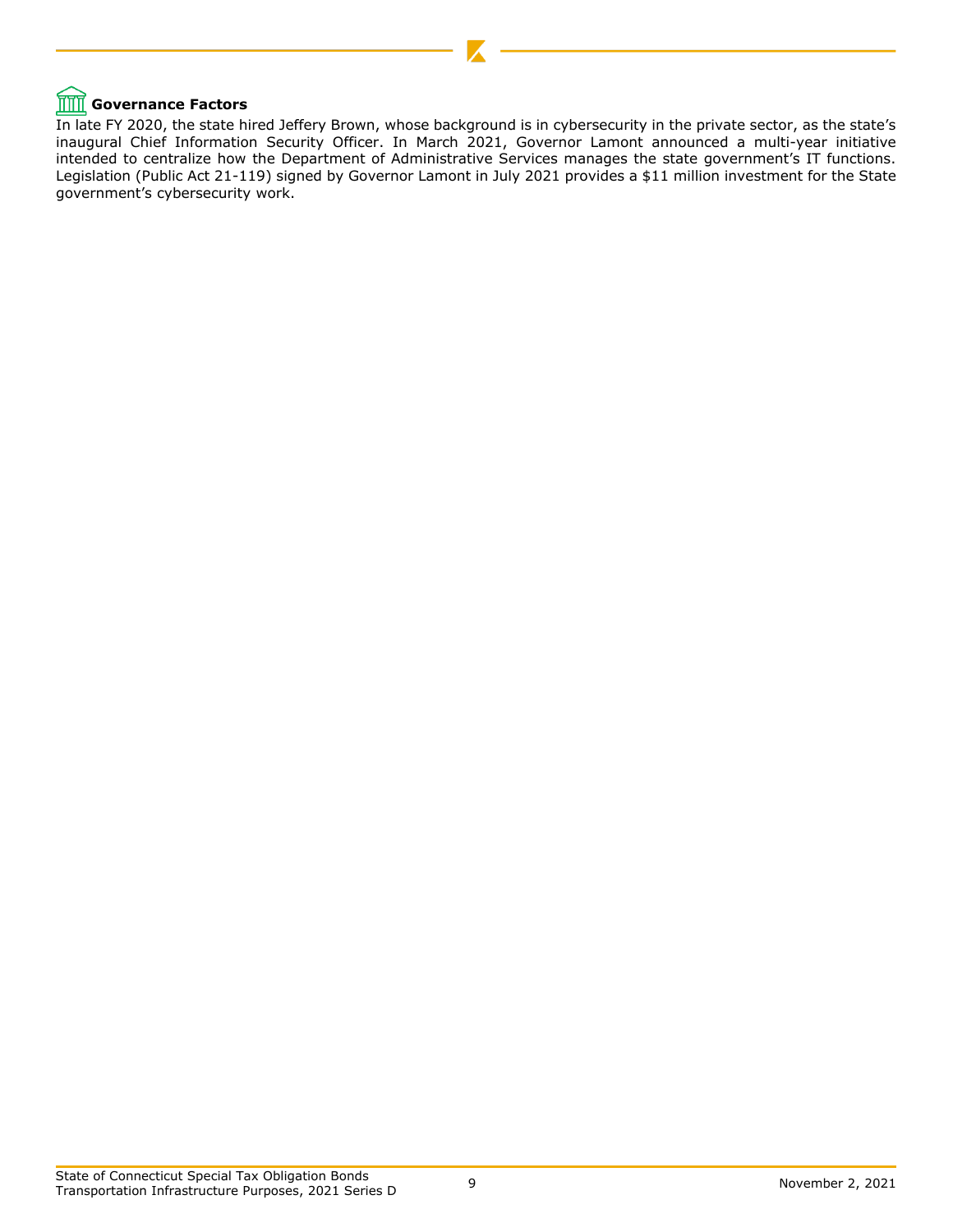# **Appendix A: Employment and Unemployment**

**Figure 7**

| <b>Total Employment</b>                  |                    |                 |                    |                 |                      |                 |  |  |  |
|------------------------------------------|--------------------|-----------------|--------------------|-----------------|----------------------|-----------------|--|--|--|
| (Not Seasonally Adjusted) (In Thousands) |                    |                 |                    |                 |                      |                 |  |  |  |
|                                          | <b>Connecticut</b> | $%$ $\triangle$ | <b>New England</b> | $%$ $\triangle$ | <b>United States</b> | $%$ $\triangle$ |  |  |  |
| 2000                                     | 1,724              |                 | 7,138              |                 | 136,891              |                 |  |  |  |
| 2001                                     | 1,699              | $-1.5%$         | 7,120              | $-0.3%$         | 136,933              | 0.0%            |  |  |  |
| 2002                                     | 1,698              | 0.0%            | 7,125              | 0.1%            | 136,485              | $-0.3%$         |  |  |  |
| 2003                                     | 1,688              | $-0.6%$         | 7,100              | $-0.4%$         | 137,736              | 0.9%            |  |  |  |
| 2004                                     | 1,687              | $-0.1%$         | 7,118              | 0.2%            | 139,252              | 1.1%            |  |  |  |
| 2005                                     | 1,708              | 1.2%            | 7,164              | 0.6%            | 141,730              | 1.8%            |  |  |  |
| 2006                                     | 1,750              | 2.5%            | 7,260              | 1.3%            | 144,427              | 1.9%            |  |  |  |
| 2007                                     | 1,773              | 1.3%            | 7,311              | 0.7%            | 146,047              | 1.1%            |  |  |  |
| 2008                                     | 1,772              | 0.0%            | 7,297              | $-0.2%$         | 145,362              | $-0.5%$         |  |  |  |
| 2009                                     | 1,731              | $-2.3%$         | 7,097              | $-2.7%$         | 139,877              | $-3.8%$         |  |  |  |
| 2010                                     | 1,728              | $-0.2%$         | 7,102              | 0.1%            | 139,064              | $-0.6%$         |  |  |  |
| 2011                                     | 1,742              | 0.8%            | 7,154              | 0.7%            | 139,869              | 0.6%            |  |  |  |
| 2012                                     | 1,730              | $-0.7%$         | 7,192              | 0.5%            | 142,469              | 1.9%            |  |  |  |
| 2013                                     | 1,719              | $-0.6%$         | 7,204              | 0.2%            | 143,929              | 1.0%            |  |  |  |
| 2014                                     | 1,764              | 2.6%            | 7,348              | 2.0%            | 146,305              | 1.7%            |  |  |  |
| 2015                                     | 1,786              | 1.2%            | 7,437              | 1.2%            | 148,834              | 1.7%            |  |  |  |
| 2016                                     | 1,801              | 0.9%            | 7,532              | 1.3%            | 151,436              | 1.7%            |  |  |  |
| 2017                                     | 1,819              | 1.0%            | 7,638              | 1.4%            | 153,337              | 1.3%            |  |  |  |
| 2018                                     | 1,831              | 0.6%            | 7,758              | 1.6%            | 155,761              | 1.6%            |  |  |  |
| 2019                                     | 1,848              | 1.0%            | 7,822              | 0.8%            | 157,538              | 1.1%            |  |  |  |
| 2020                                     | 1,725              | $-6.7%$         | 7,212              | $-7.8%$         | 147,795              | $-6.2%$         |  |  |  |
| Δ 2010 to 2020                           |                    | $-0.2%$         |                    | 1.6%            |                      | 6.3%            |  |  |  |
| ∆ Since Trough                           |                    | $-0.2%$         |                    | 1.6%            |                      | 6.3%            |  |  |  |
| September-2021                           | 1,718              | $-0.4%$         | 7,466              | 3.5%            | 154,026              | 4.2%            |  |  |  |
| 10-Year CAGR (2020)                      |                    | $0.0\%$         |                    | 0.2%            |                      | 0.6%            |  |  |  |

*Source: U.S Bureau of Labor Statistics*

**Bold = trough during the Great Recession (2008-2012)**





**Unemployment Rates**